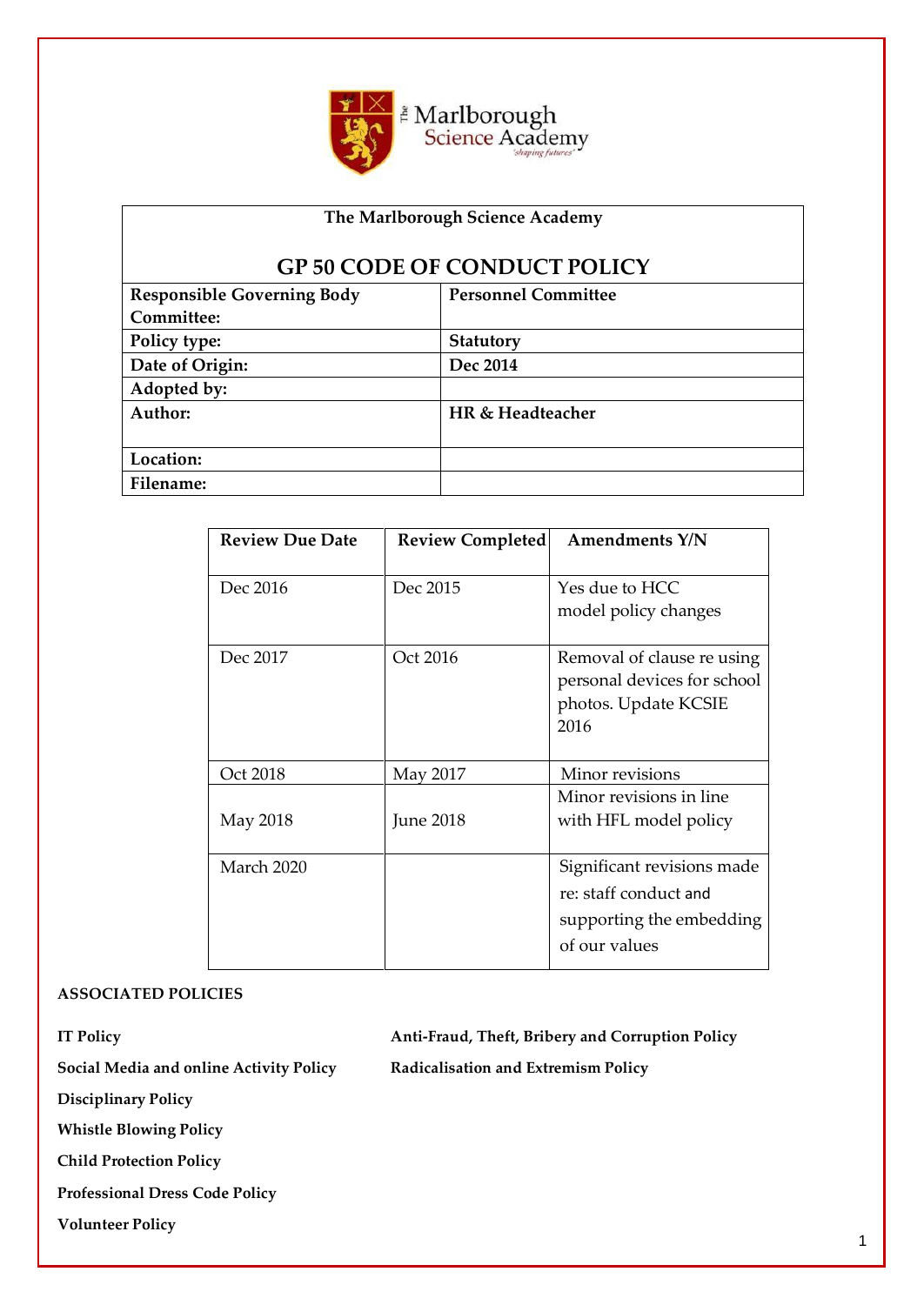# **Objective, Scope and Principles**

This Code of Conduct is designed to give clear guidance on the standards of behaviour all school employees are expected to observe. School employees are role models and are in a unique position of influence and must adhere to behaviour that sets a good example to all the students within the school. As a member of a school community, each employee has an individual responsibility to maintain their reputation and the reputation of the school, whether inside or outside working hours.

This Code of Conduct applies to all employees, and volunteers of the school. This Code of Conduct does not form part of any employees' contract of employment. There is an expectation that contracted staff employed on the school site adhere to these conduct standards with disciplinary responsibility remaining with the employer. All staff should also expect support from the school should they find themselves affected by unacceptable student behaviour.

In addition to this Code of Conduct, all employees engaged to work under Teachers' Terms and Conditions of Employment have a statutory obligation to adhere to the 'Teachers' Standards 2012' and in relation to this policy, Part 2 of the Teachers' Standards - Personal and Professional Conduct.

We as a school want you to enjoy your job and as we all know good relationships in a school community support a positive and peaceful learning environment.

Our values of kindness, endeavor, courage, dignity and compassion underpin all that we stand for and values we would ask all our staff to embrace positively to ensure we are not only teaching to the highest standard but launching excellent citizens in to communities of the future. We would also expect these values to be reflected in the way we work with our colleagues at all levels so that as far as possible Marlborough continues to be regarded as a kind, supportive and inspirational place to work.

# **1. Setting an Example**

- 1.1 Staff should treat children with respect and dignity and must not seriously demean or undermine students, their parents or carers, or colleagues. Lesson planning must be undertaken with care and a commitment to engaging all students; the marking policy must be adhered to.
- 1.2 Staff should not demonstrate behaviours that may be perceived as sarcastic, making jokes at the expense of students, embarrassing or humiliating students, discriminating against or favouring students. Staff should never shout directly at individual students as a means of managing behaviour.
- 1.3 Staff must take reasonable care of students under their supervision with the aim of ensuring their safety and welfare.
- 1.4 All staff who work in schools set examples of behaviour and conduct which can be copied by students. Staff must therefore for example avoid using inappropriate or offensive language at all times and be seen to show respect for all colleagues at all times.
- 1.5 All staff must, therefore, demonstrate high standards of conduct in order to encourage our students to do the same and to lead by example.
- 1.6 All staff must avoid putting themselves at risk of allegations of abusive or unprofessional conduct.

1.7 This Code helps all staff to understand what behaviour is and is not acceptable, regard should also be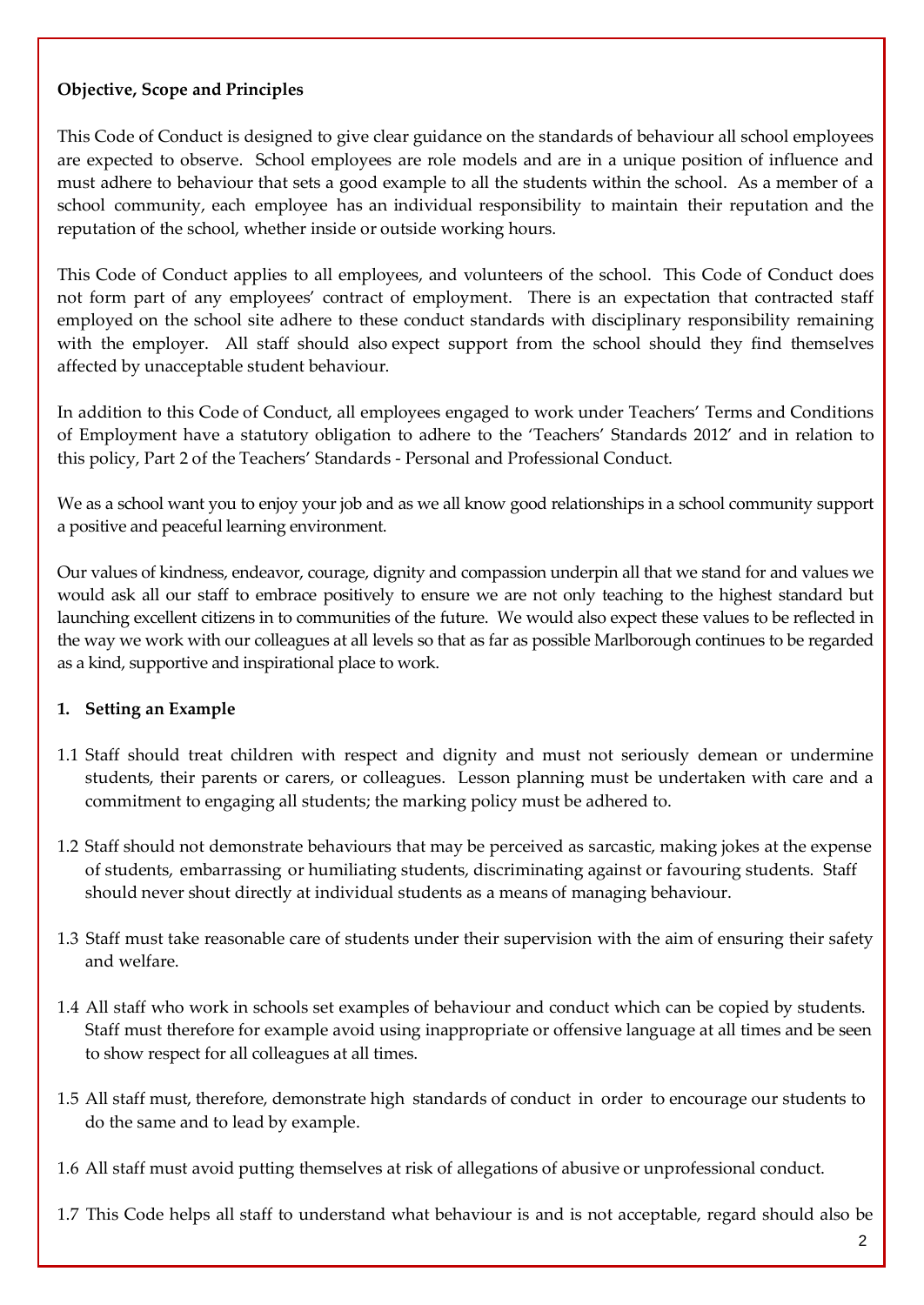given to the disciplinary rules set out in the schools' Disciplinary Policy and Procedure.

- 1.8 All staff are expected to familiarise themselves and comply with all school policies and procedures.
- 1.9 All staff must conduct themselves professionally and personally in a way that positively supports fundamental British Values including democracy, the rule of law, individual liberty, equality, mutual respect and tolerance of those with different faith and beliefs. .
- 1.10 All staff must ensure that they do not express their personal political or religious views with students.
- 1.11 All staff must ensure that they undergo their statutory duties in a timely observant and responsible manner ideally interacting with the students.
- 1.12 All staff must present themselves for work wearing professional dress and in a hygienic way.
- 1.13 All staff whether in school or in public, must always present Marlborough in a positive light and in particular our students must not be discussed to protect them and their privacy.

# **2. Safeguarding Students**

- 2.1 Staff have a duty to safeguard students from physical abuse, sexual abuse, emotional abuse and neglect
- 2.2 The duty to safeguard students includes the duty to report concerns about a student or colleague to the school's Designated Safeguarding Lead (DSL) for Child Protection. Staff can alert any concerns through the My Concern software for which all staff have access. The DSL email **DSP@marlborough.herts.sch.uk** is also available but should only be used where the My Concern software is for some reason not accessible.
- 2.3 The school's DSL is James Griggs Assistant Headteacher. The Deputy DSL's are Wendy Aylward Intervention Inclusion Officer, Myrian Pounnas Director of Learning and transition Year 7 and Louise Bullock Intervention Coordinator and Annie Thomson Headteacher, the DSL for Post 16 is Jo Bustin.
- 2.4 Staff are provided with personal copies of the school's Child Protection Policy and Whistleblowing Procedure and staff must be familiar with these documents.

# **3. Relationships with offenders**

3.1 There is a duty to disclose all relationships which may create an enhanced risk to children – cohabitation with a person convicted of a serious offence, irrespective of whether the childcare disqualification by association regulations apply, could create potential for enhanced risk which when disclosed can be risk assessed against.

# **4. Relationships with students**

- 4.1 Staff must declare any family relationships that they have with students. Staff must also declare any professional relationships with students outside of school which may include coaching through a sports club or tutoring privately. Staff should not assume that the school are aware of any such connections. A declaration form may be found in appendix 1 of this document.
- 4.2 Relationships with students must be professional at all times. Inappropriate relationships with students (physical, emotional or sexual) are not permitted and may lead to a criminal conviction and disciplinary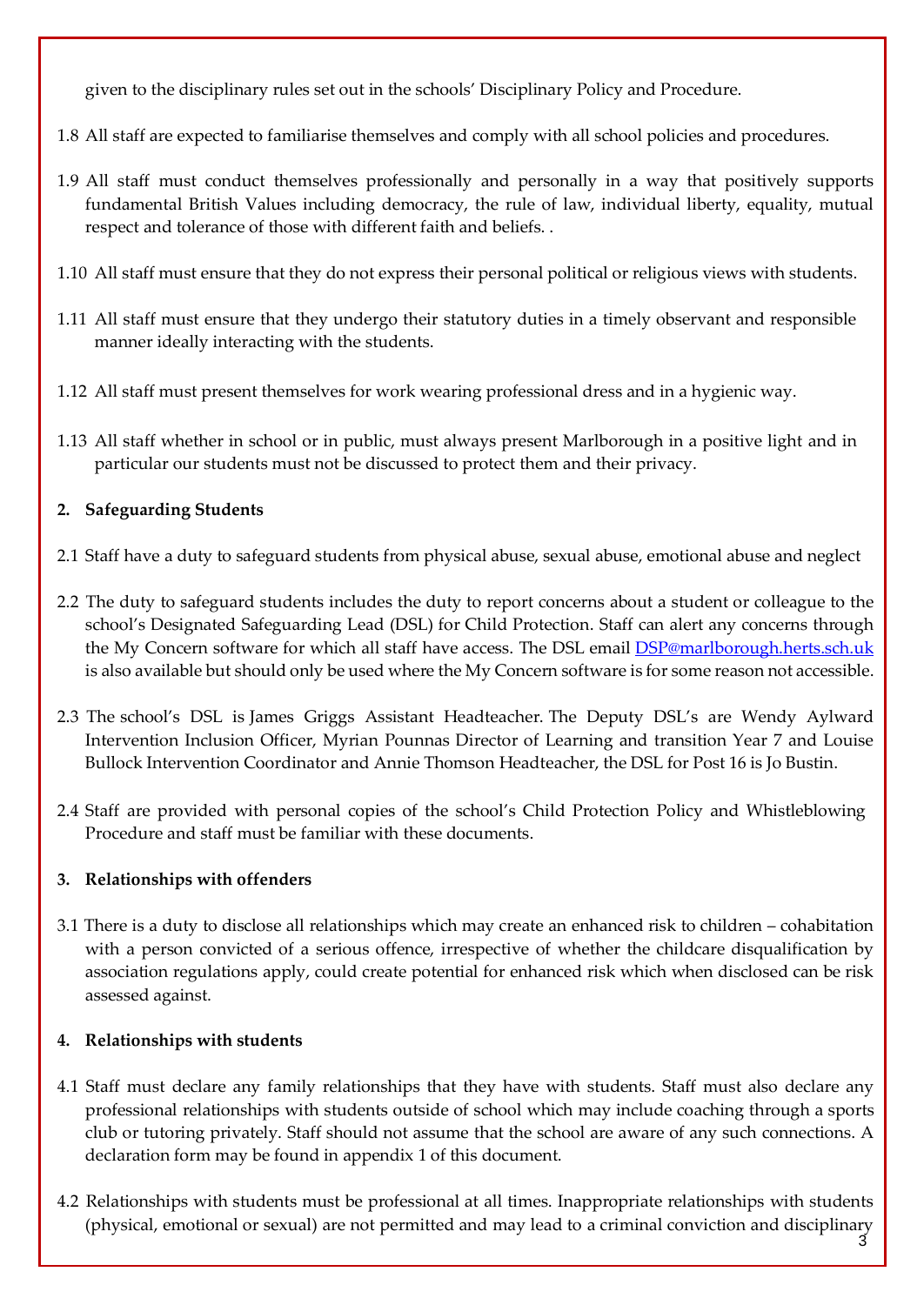action being taken.

- 4.3 Encouraging a relationship to develop in a way which may lead to a sexual relationship or any other inappropriate relationship will be viewed as a grave breach of trust and will be referred to the local police.
- 4.4 Contact with students must be via school authorised mechanisms. At no time should personal telephone numbers, email addresses or communication routes via personal accounts on social media platforms be used to communicate with students.
- 4.5 If contacted by a student by an inappropriate route, staff should report the contact to the Headteacher immediately. See 8.7 below.
- 4.6 Behaviour giving rise to concern should also be reported which includes students seeking affection, being sexually provocative or exhibiting overly familiar behaviour. Relationships with team members and staff working at all levels should always be polite, respectful and should not cause conflict, unhappiness or be seen as demeaning to anyone working at any level.

# **5. Student Development**

- 5.1 Staff must comply with school policies and procedures that support the well-being and development of students.
- 5.2 Staff must co-operate and collaborate with colleagues and with external agencies where necessary to support the development of students.
- 5.3 Staff must follow reasonable instructions that support the development of students.

# **6. Honesty and Integrity**

- 6.1 Staff must maintain high standards of honesty and integrity in their work. This includes the handling and claiming of money and the use of school property and facilities.
- 6.2 All staff must comply with the Bribery Act 2010. A person may be guilty of an offence of bribery under this act if they offer, promise or give financial advantage or other advantage to someone; or if they request, agree or accept, or receive a bribe from another person. If you believe that a person has failed to comply with the Bribery Act, you should refer to the school's Whistle Blowing Policy and Procedure.
- 6.3 To accept gifts should be the exception. You may accept small 'thank you' gifts of token value, such as a diary, a coffee mug or bunch of flowers, not over £25 in value. You should notify the Director of Finances and Resources of any gift or hospitality over this value for entry in the Register of Business Interests.

For further details on the above, refer to the Anti-Fraud, Theft, Bribery and Corruption Policy.

# **7. Conduct outside of Work**

- 7.1 Staff must not engage in conduct outside work which could seriously damage the reputation and standing of the school or the employee's own reputation or the reputation of other members of the school community.
- 7.2 In particular, criminal offences that involve violence or possession or use of illegal drugs or sexual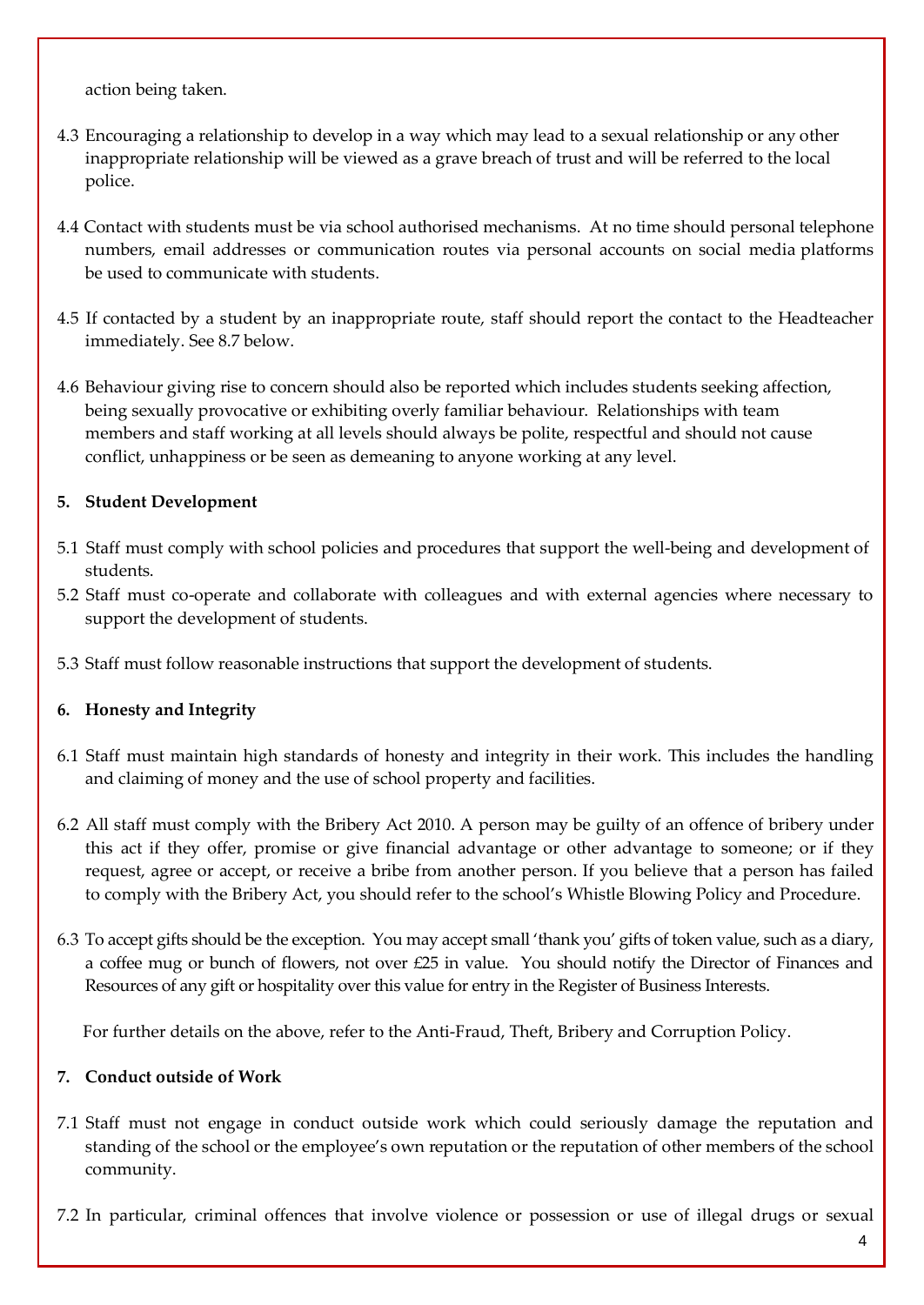misconduct are likely to be regarded as unacceptable.

- 7.3 Staff may undertake work outside school, either paid or voluntary, provided that it does not conflict with the interests of the school nor be to a level which may contravene the working time regulations or affect an individual's work performance in the school. Any work undertaken with another employer including exam boards must not be conducted in school contracted time.
- 7.4 Forming inappropriate relationships or friendships with children or young people who are of school age and students under the age of 19 at another school/college will be viewed as inappropriate and impact upon the schools ability to trust the member of staff to maintain professional boundaries with students at the school.

# **8. E-Safety and Internet Use**

- 8.1 Staff must exercise caution when using information technology and be aware of the risks to themselves and others. Regard should be given to the school's Social Media and Online Activity and ICT Acceptable Use policies at all times both inside and outside of work.
- 8.2 Staff must not engage in inappropriate use of social network sites which may bring themselves, the school, school community or employer into disrepute. Staff should ensure that they adopt suitably high security settings on any personal profiles they may have.
- 8.3 Staff should exercise caution in their use of all social media or any other web based presence that they may have, including written content, videos or photographs, and views expressed either directly or by 'liking' certain pages or posts established by others. This may also include the use of dating websites where staff could encounter students either with their own profile or acting covertly.
- 8.4 Contact with students should only be made via the use of school email accounts or telephone equipment when appropriate.
- 8.5 Photographs/stills or video footage of students should only be taken using school equipment, for purposes authorised by the school. Any such use should always be transparent and only occur where parental and/or student consent has been given in accordance with our Data Protection Policy. The resultant files from such recording or taking of photographs must be stored in accordance with the schools procedures on school equipment.
- 8.6 The school reserves the right to monitor, intercept and review, without further notice, employee activities using school IT resources and communications systems, including but not limited to social media postings and activities, to ensure that school policy is being complied with and for legitimate school purposes and the employee consents to such monitoring. This is in accordance with our Data Privacy Notice for staff.
- 8.7 If a member of staff should find themselves compromised by poor student behaviour on social media or internet platforms staff should report to the Headteacher and expect the school to investigate and take any appropriate action.

# **9. Confidentiality**

9.1 Where staff have access to confidential information about students or their parents or carers, staff must not reveal such information except to those colleagues who have a professional role in relation to the student.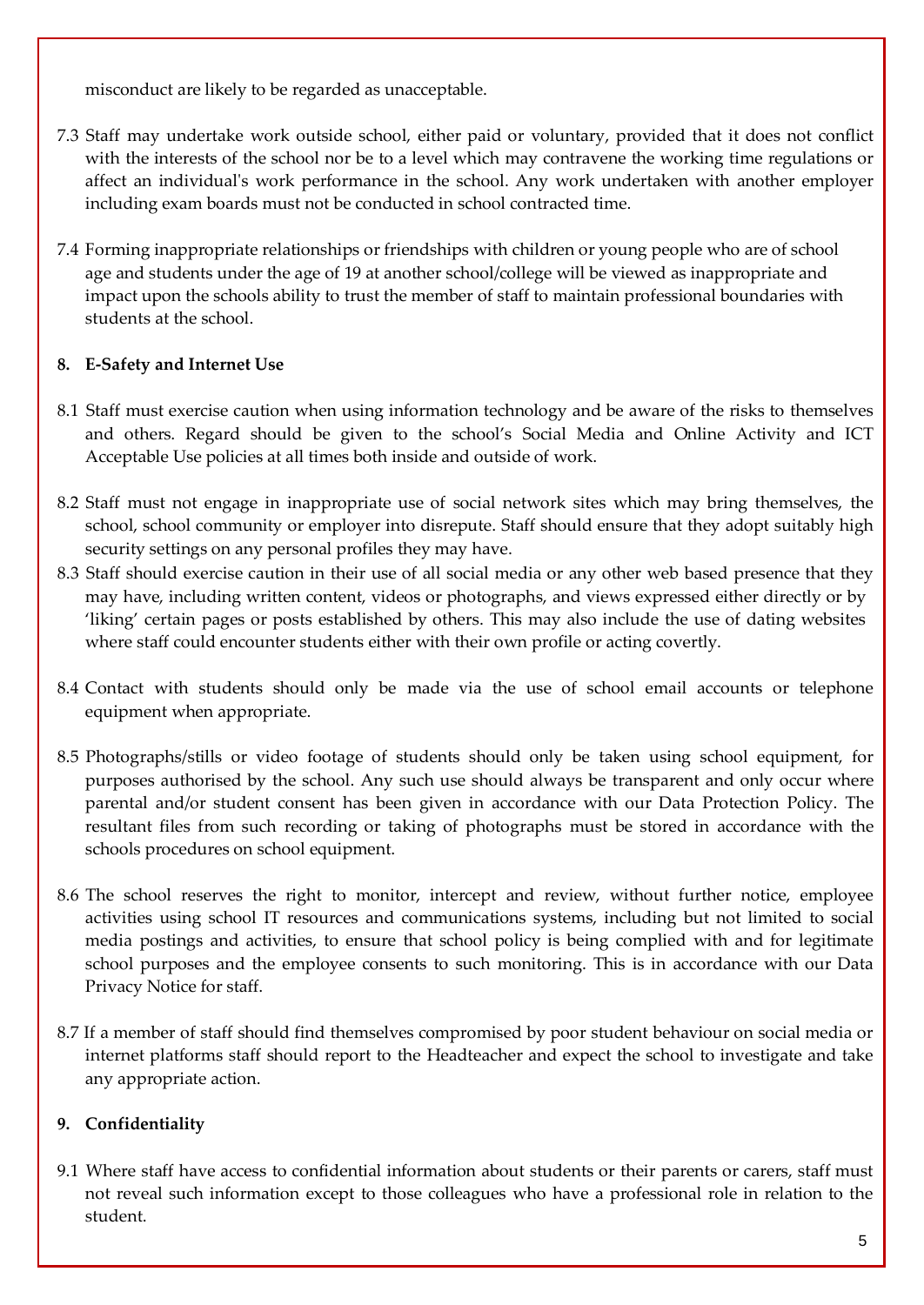- 9.2 All staff are likely at some point to witness actions which need to be confidential. For example, where a student is bullied by another student (or by a member of staff), this needs to be reported and dealt with in accordance with the appropriate school procedure. It must not be discussed outside the school, including with the student's parent or carer, nor with colleagues in the school except with a senior member of staff with the appropriate authority to deal with the matter.
- 9.3 However, staff have an obligation to share with their manager or the school's Designated Senior Person any information which gives rise to concern about the safety or welfare of a student. Staff must **never** promise a student that they will not act on information that they are told by the student.
- 9.4 Staff are not allowed to make any comment to the media about the school, its performance, governance, Students or parents without written approval. Any media queries should be directed to the Headteacher.

# **10. Dress and Appearance**

- 10.1 All staff must dress in a manner that is appropriate to a professional role and promoting a professional image. Please refer to the School's Professional Dress Code Policy for more details.10.2 Staff should dress in a manner that is not offensive, revealing or sexually provocative. Staff should dress as the role models that reflect their professional standing.
- 10.3 Staff should dress in a manner that is absent from political or other potentially contentious slogans.

10.4 Staff should present themselves in a groomed, clean and tidy way as is expected of any professional.

#### **11. Disciplinary Action**

Staff should be aware that a failure to comply with the following Code of Conduct could result in disciplinary action including but not limited to dismissal. We recognise that an employee's behaviour can sometimes be affected if they are experiencing poor mental health. We will explore the need for appropriate support and adjustments before proceeding with any formal disciplinary action.

# **12. Compliance**

All staff must complete the form in appendix 2 to confirm they have read, understood and agreed to comply with the code of conduct. This form should then be signed and dated.

#### **13. Monitoring, Evaluation and Review**

The Governing Body will review this policy at least every two years and assess its implementation and effectiveness. The policy will be promoted and implemented throughout the Academy.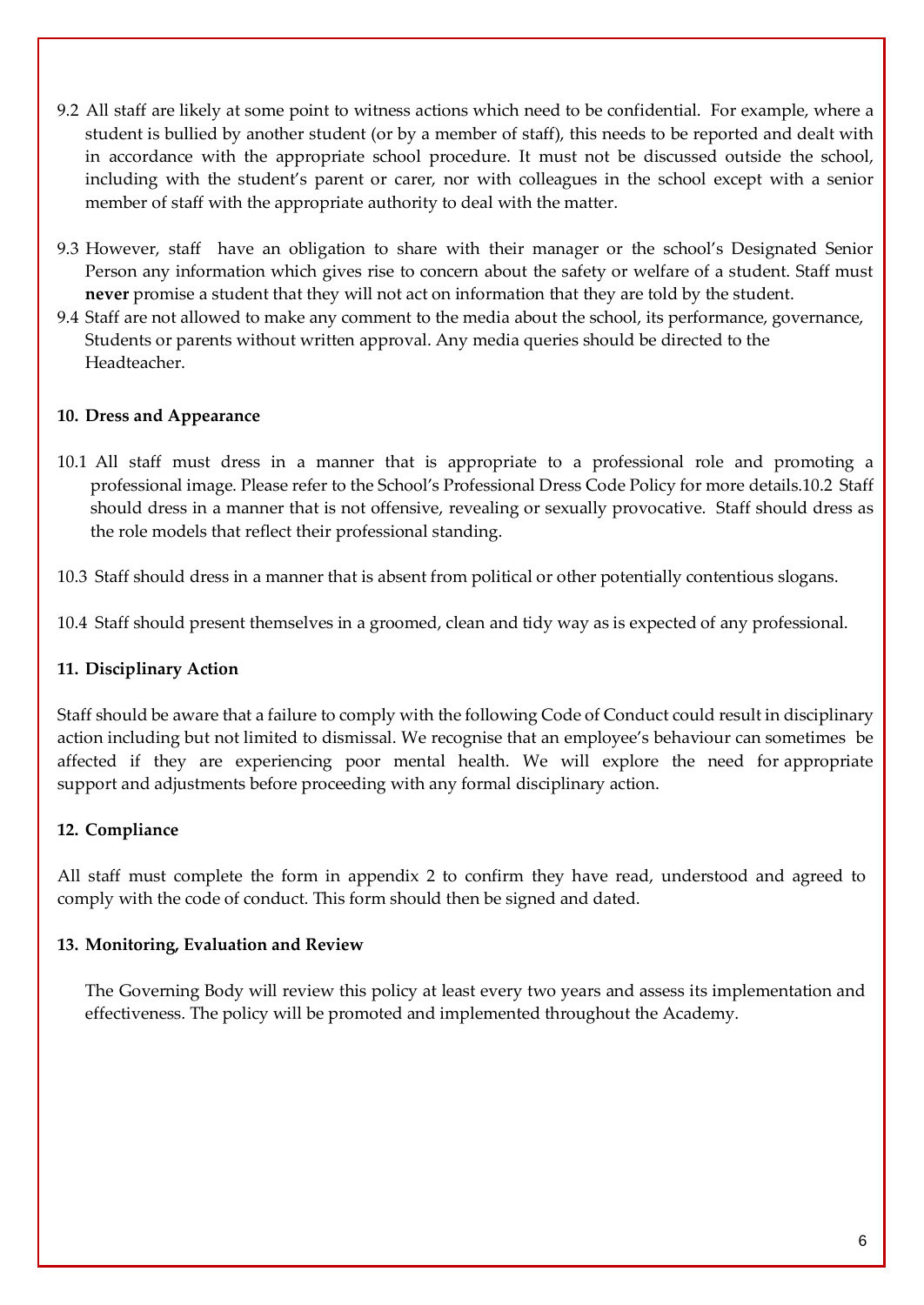# **PROFESSIONAL RESPONSIBILITIES CHECKLIST**

When using any form of ICT, including the Internet, in school and outside school

**For your own protection we advise that you:**• Ensure all electronic communication with students, parents, carers, staff and others is compatible with your professional role and in line with school policies.

- Do not talk about your professional role in any capacity when using social media such as Facebook and You Tube.
- Do not put online any text, image, sound or video that could upset or offend any member of the whole school community or be incompatible with your professional role.
- Use school ICT systems and resources for all school business. This includes your school email address, school mobile phone and school video camera.
- Do not disclose any passwords and ensure that personal data (such as data held on MIS software) is kept secure and used appropriately.
- Only take images of students and/or staff for professional purposes, on a school device, in accordance with school policy and with the knowledge of SLT.
- Do not browse, download, upload or distribute any material that could be considered offensive, illegal or discriminatory.
- Ensure that your online activity, both in school and outside school, will not bring the school or professional role into disrepute.
- Have a duty to report any eSafety incident which may impact on you, your professionalism or the school.
- Emails should ideally be checked daily as a minimum (on working days) or every other day if one day is particularly busy.
- Recognise that everything posted online is public, even with the strictest privacy settings. Once something is online, it can be copied and redistributed. Therefore, assume that everything that is written is permanent and can be shared.
- Have a responsibility to ensure that they report to the Headteacher any online activity of a colleague or student which does not comply with this guidance. This would be in accordance with our child protection or whistle blowing policies which ever is appropriate.
- Have a duty of care and therefore are expected to adopt high standards of behaviour to retain the confidence and respect of colleagues and students both within the school and outside of it. They should maintain appropriate boundaries and manage personal information effectively so that it cannot be misused by third parties for online bullying or identity theft for example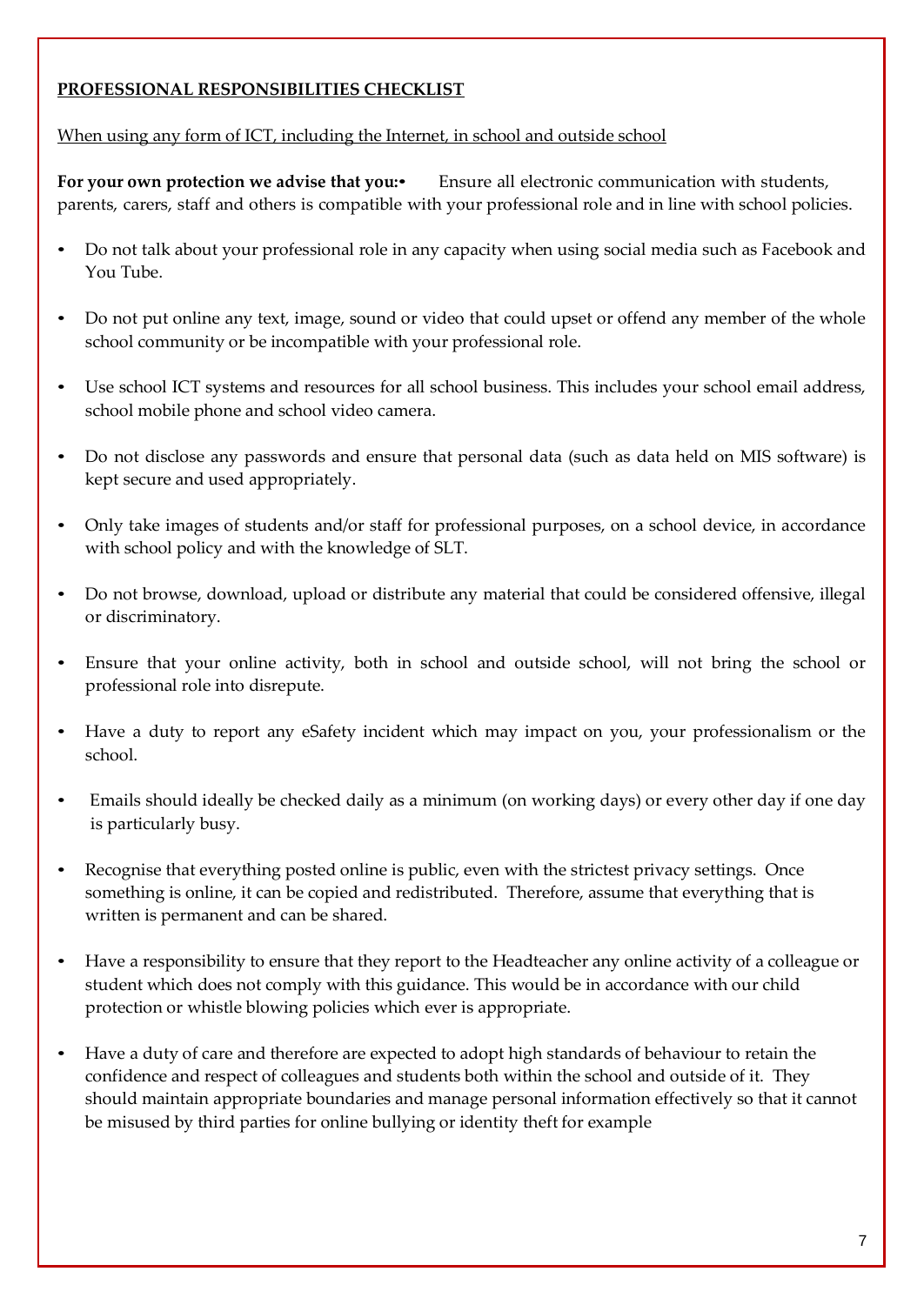# **Appendix 1**

# **Relationships with students outside of work declaration**

It is recognised that there may be circumstances whereby employees of the school are known to students outside of work. Examples include membership of sports clubs, family relationships and tutoring arrangements.

Staff must declare any such relationship outside of school that they may have with students.

| <b>Employee Name</b> | <b>Student Name</b> | Relationship |
|----------------------|---------------------|--------------|
|                      |                     |              |
|                      |                     |              |
|                      |                     |              |
|                      |                     |              |
|                      |                     |              |
|                      |                     |              |

I can confirm that I am fully aware of the code of conduct relating to contact out of school with students in line with this policy.

If I am tutoring a student outside of school I am aware that the following must be adhered to:-

- I do not, at any point, teach the child in question as part of my daily timetable this is a stipulation of such tutoring
- I emphasise to parents that this is done completely independently of the school
- No monies come through the school at any point, informally (e.g. via the child) or formally
- No private tutoring is to take place on the school premises

I confirm that if these circumstances change at any time, I will complete a new form to ensure the school are aware of any relationships.

Signed ………………………………………… Date ………………………………

**Once completed, signed and dated, please return this form to the Headteacher**